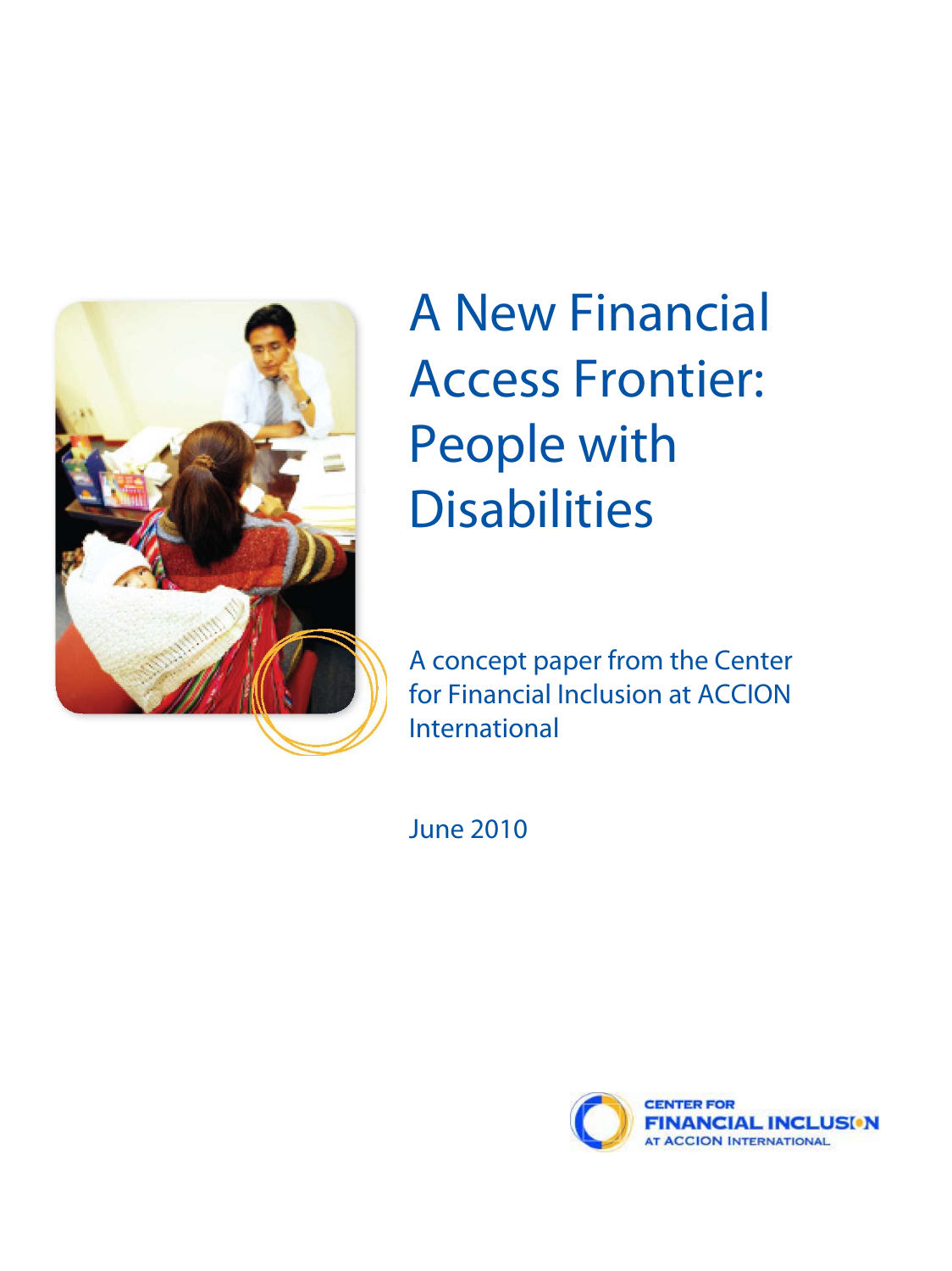#### **Vision**

Making disability inclusion at microfinance institutions (MFIs) around the world a living, sustainable and permanent reality.

This note provides the background for a roundtable discussion to be held on June 18, 2010 in Washington, DC, convened by the Center for Financial Inclusion (CFI), in partnership with the Disability and Development Team of the World Bank, at which representatives from microfinance institutions and Disability Organizations will deliberate on how they can best contribute to increasing access to financial services for poor people with disabilities worldwide. After a brief discussion of the challenge and the opportunity, the note advances several working hypotheses about steps the microfinance industry could take. These will be the basis for discussion at the roundtable.

#### **Rationale and Context for Action**

When microfinance pioneers like ACCION International and the Grameen Bank first provided loans to poor people in the informal sector in the 1970s, lending to the poor was considered by the majority of international development professionals a losing proposition and certain business folly. How wrong that proved to be. Not only did the poor prove bankable but they were bankable in a sustainable and profitable way. Microfinance was instrumental in this dramatic shift away from seeing the poor as forever dependent on charity or family support, to fully enfranchised citizens able to control their own destinies and contribute to society. Women, in particular, were empowered in dramatic new way to work their way out of poverty.

<span id="page-1-2"></span><span id="page-1-1"></span><span id="page-1-0"></span>Today, the case for providing financial services to poor people with disabilities faces similar skepticism, some of it based on real service delivery challenges and some rooted in misperception. A large number of people who are excluded from access to financial services because of disabilities constitute both one of the most important frontiers of financial

inclusion and a significant business opportunity for providers. (Indeed, the demo-graphic reality of an aging global population in the  $21<sup>st</sup>$  century is likely to increase the prevalence of persons with disabilities in the workplace dramatically.) The goal of full financial inclusion (the key objective of the CFI's Financial Inclusion 2020 project)<sup>[1](#page-1-0)</sup> will remain unrealizable if this segment of the market continues to be marginalized and underserved. Not surprisingly, women are the most economically destitute of persons with disabilities and thus have the most to gain if access is increased. $<sup>2</sup>$  $<sup>2</sup>$  $<sup>2</sup>$ </sup>

### **The UN Convention on the Rights of Persons with Disabilities[3](#page-1-2)**

This landmark Convention, adopted in 2006 and the first international human rights treaty of the  $21<sup>st</sup>$  century, marks a "paradigm shift" in attitudes and approaches to persons with disabilities, similar to the attitudinal change towards the self–employed poor that the microfinance revolution has engendered. To date it has been signed by 144 states and ratified (made law) by 85, that are accordingly under an obligation to promote, protect and ensure the rights of persons with disabilities. The Convention takes to a new height the shift from viewing persons with disabilities as "objects" of charity and medical treatment towards viewing them as "actors" with rights, who are capable of claiming those rights and making decisions for their lives based on their free and informed consent. Thus empowered,

 $1$  Please refer to a fuller description of FI 2020 program at the CFI website:

www.centerforfinancialinclusion.org.

See Article 6 (CRPD)-Women with disabilities: States Parties recognize that women and girls with disabilities are subject to multiple discrimination, and in this regard shall take measures to ensure the full and equal enjoyment by them of all human rights and fundamental freedoms

http://www.un.org/disabilities/default.asp?navi d=14&pid=150**.**

<sup>&</sup>lt;sup>3</sup> Convention on the rights of persons with disabilities; for more information go to: http://www.un.org/disabilities/default.asp?navid=1 4&pid=150.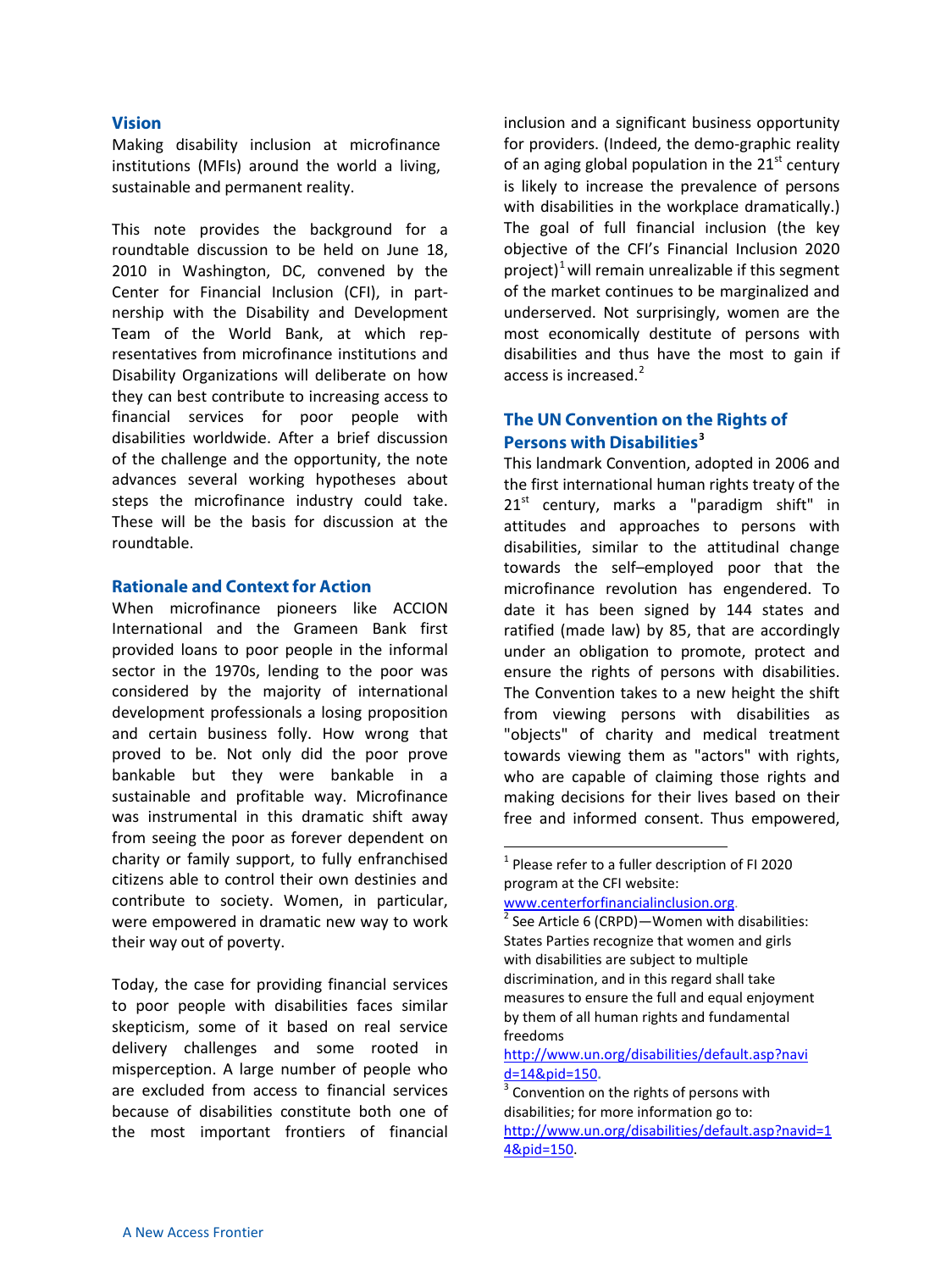they can enjoy the benefits of full citizenship and become active and contributing members of society.

The Convention not only emphasizes that States should not discriminate against persons with disabilities, it also lays out a roadmap for States to create an enabling environment so that persons with disabilities can enjoy real equality in society. $4$  Indeed, at the heart of the CRPD is the obligation of States to insure reasonable accommodation in all walks of life. This cannot be underscored enough. $5$  For example, the Convention requires states to take measures to ensure accessibility of the physical environment as well as user friendly information and communications technology. These specific obligations are examples of what is meant by "reasonable accommodation."

#### **Defining Disability**

Article 1 of the UN Convention states that "persons with disabilities include those who have long-term physical, mental, intellectual or sensory impairments which in interaction with various barriers may hinder their full and effective participation in society on an equal basis with others." Disability is therefore not defined as a standalone medical condition, but rather as the product of the interaction between the environment broadly defined and the health condition of particular persons.<sup>[6](#page-2-2)</sup>

# **Persons with Disabilities in the World Population**

There are an estimated 650 million people with disabilities in the world (maybe 12 percent of the global population) and 80 percent of these (520 million) are concentrated in developing countries.<sup>[7](#page-2-3)</sup> Furthermore, in developing countries, 80 to 90 percent of persons with disabilities of working age are unemployed, compared to 50–70 percent in industrialized countries. "The World Bank considers that leaving people with disabilities outside the economy translates into a forgone GDP of about 5-7 per cent."<sup>[8](#page-2-4)</sup> But reliable statistics are difficult to ascertain conclusively**.** According to the Washington Group on Disability Statistics (Third meeting: Brussels, 19-20 February 2004 summary),"Since disability is multidimensional, it is not possible to ascertain the single "true" disabled population. Different purposes are related to different dimensions of disability or different conceptual components of disability models."

environmental barriers—as opposed to treating persons with disabilities as problems to be fixed those persons can participate as active members of society and enjoy the full range of their rights. InterAction Forum 2010 – Workshop Suggestion Form –drawn from UNEnable statistics. <sup>8</sup> Good Practices for the Economic Inclusion of People with Disabilities in Developing Countries: Funding Mechanisms for Self-Employment, Handicap, International, August 2006 (Anne Leymat et al. p. 17. Also, "The resulting range of annual global GDP lost due to disability per disabled person, presented in Table B2, is between \$2,814 and \$7,919. The estimated range of GDP lost due to disability per disabled person per year is between \$10,378 and \$13,519 for High Income Countries, between \$902 and \$3,145 for Medium Income Countries and between \$1,537 and \$19,818 for Low Income Countries." Disability and Development background paper prepared for the disability and development research agenda meeting, November 16, 2004, World Bank Headquarters, Washington, D.C. by Robert Metts, p. 9.

 $\overline{\phantom{0}}$ 

<span id="page-2-4"></span><span id="page-2-3"></span><span id="page-2-0"></span> <sup>4</sup> UNEnable Frequently Asked Questions on the CRPD website:

http://www.un.org/disabilities/default.asp?navid=2 3&pid=151.

<span id="page-2-1"></span> $\sqrt[5]{\text{CRPD}}$ , Article 9 – Accessibility, online at: http://www.un.org/disabilities/default.asp?id=269.

<span id="page-2-2"></span> $6$  The preamble recognizes that "disability is an evolving concept and that disability results from the interaction between persons with impairments and attitudinal and environmental barriers that hinders their full and effective participation in society on an equal basis with others." Disability is not considered as a medical condition, but rather as a result of the interaction between negative attitudes or an unwelcoming environment with the condition of particular persons. By dismantling attitudinal and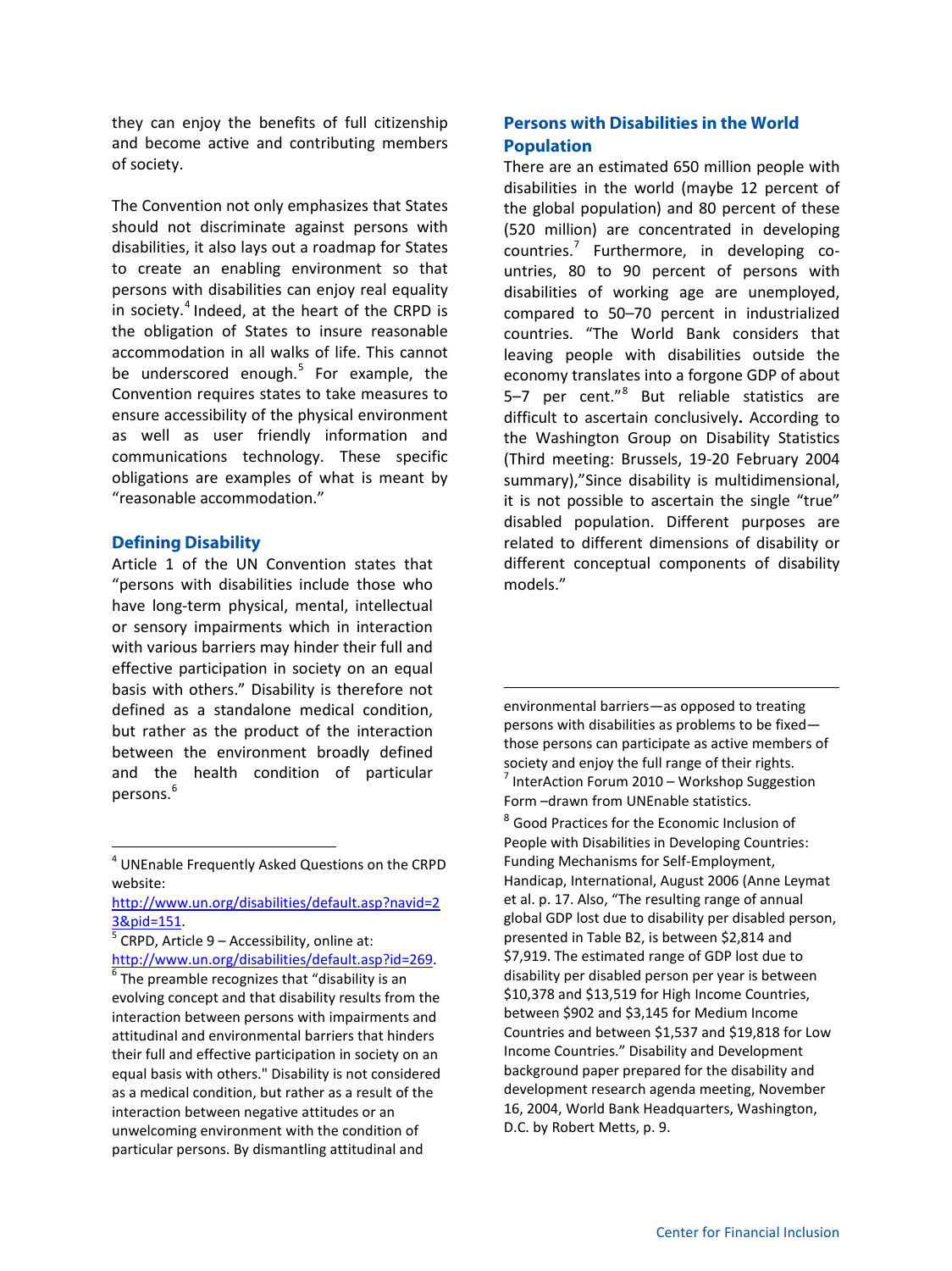As Anne Leymat and her colleagues at Handicap International write in *Good Practices for Economic Inclusion of People with Disabilities (2006)[9](#page-3-0)* , the most definitive study of microfinance and disability to date, "Poverty is a cause of disability since the poor often lack resources to prevent malnutrition, and do not have access to adequate health services that may prevent some disabilities. Poverty is a consequence of disability since people with disabilities often lack access to education, health services and income–generating activities; they are often denied their human, social and economic rights."<sup>[10](#page-3-1)</sup>

# **Access to Finance by Persons with Disabilities**

Few would argue with the premise that a significant percentage of the unbanked poor are persons with disabilities. Indeed, according to Leymat's best estimate, clients with disabilities currently account for no more than one half of one percent of total MFI clients worldwide. $^{11}$  $^{11}$  $^{11}$ There are many reasons for this staggering market failure such as lack of reasonable accommodation; lack of awareness by staff of the potential of people with disabilities, stigma or prejudice, the misguided belief that charity, not financial services is the only or best way to help, and the denial of "legal capacity" which makes it impossible for persons with disabilities to make decisions for themselves and thus participate in civil society.

Because children with disabilities are often deprived of formal education, they may lack the business skills and confidence to succeed later in life as adults. Whether this is due the failure of the state or familial neglect, the result is the

Despite the many and formidable barriers, a few small pilots in recent years suggest that persons with disabilities can make excellent clients. A noteworthy example was the successful partnership in Uganda (2006-2007) between the Association of Microfinance Institutions in Uganda (AMFIU) with the National Union of Disabled Persons of Uganda (NUDIPU). They drew several clear conclusions from this pilot worth repeating because they are likely to have near universal application for MFIs entering this market: "Don't develop special credit products. Don't give special conditions. Don't get disappointed too soon. And some major dos: Identify existing clients with disabilities. Learn from them and use them in promotional efforts and in reaching out to new clients. Join efforts with local disability organization. Improve the physical accessibility of the premises."<sup>[13](#page-3-4)</sup>

And in the "Case Study" section of "Good Practices," (and elsewhere in that text) the authors conclude that 70 percent of those microfinance providers who made loans to people with disabilities stated that they had done so under the same conditions as the rest of their clients. Several highlighted the fact that people with disabilities were among their best clients.

 $13$  Mersland, R., Bwire, N. F., and Mukasa, G. (2009), "Access to Mainstream Microfinance Services for Persons with Disabilities -Lessons Learned from Uganda", *Disability Studies Quarterly*. Vol. 29 (1), p. 6-7.

<span id="page-3-3"></span><span id="page-3-0"></span><sup>&</sup>lt;sup>9</sup> Hervé Bernard, Anne Leymat, Thierry Kowalczuk, Ton de Klerk, Wanda Muñoz, Marie Cécile du Mesnil and Sylvain Bord, "Good practices for Economic Inclusion of People with Disabilities", Handicap International,

<span id="page-3-4"></span>http://www.handicap-

international.org/uploads/media/goodpractice s-GB-2coul.PDF, 2006.

<span id="page-3-1"></span> $\frac{10}{10}$  Ibid, p. 17.

<span id="page-3-2"></span> $11$  Ibid, p. 3.

same. With this harsh reality in mind, it seems imperative for MFIs to closely coordinate with local disability organizations when doing client outreach so that it is done in an effective and respectful way and so that the necessary social support will be in place. Many capacity building programs and efforts are happening globally and MFIs should actively identify and seek out their cooperation.<sup>[12](#page-3-3)</sup>

 $12$  From a conversation with Rhonda Neuhaus, Director of Making it Work, Spring 2010.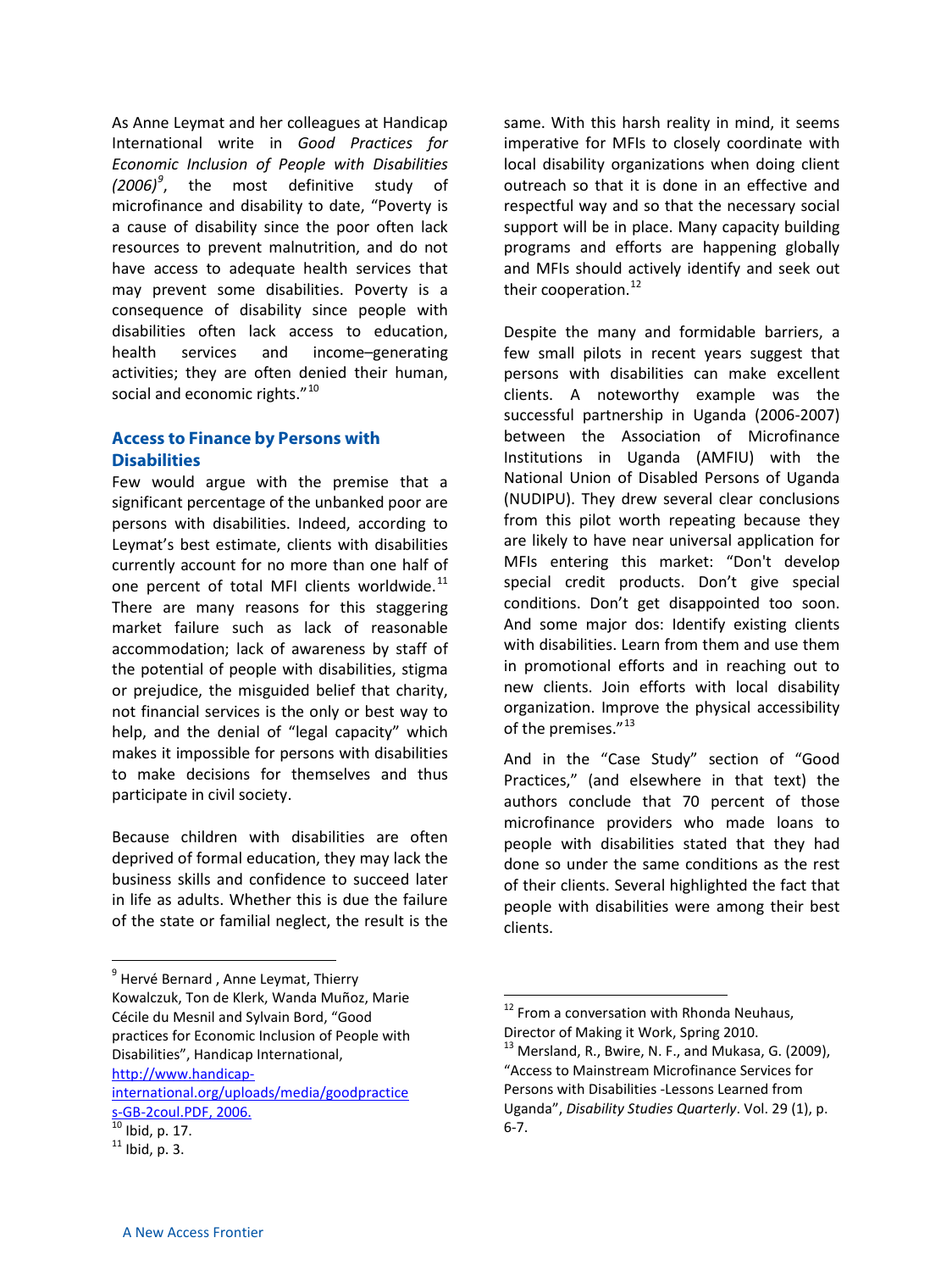## **Working Hypotheses about an Action Agenda for Microfinance**

The Center for Financial Inclusion has been carrying out preliminary desk research and key informant conversations during the past few months to lay the groundwork for an initiative in this area. Given the relative paucity of research and experience, the conclusions that can be stated with any degree of certainty are rather broad. Nevertheless, they do give guidance.

- *Active Listening*. Disability Organization leaders are compelling in their insistence that the hallmark of successful outreach to persons with disabilities begins with active listening. Microfinance professionals should not assume that they know in advance how to proceed in any particular market without meaningful consultation with the local disability community and potential clients. By the same token, according to Bwire, Mukassa and Mersland, "DPOs…..know little about the MFIs business model and the rationales behind them. In economic terms a severe situation of asymmetric information was blocking the necessary interaction between the "disability world and the microfinance world."<sup>[14](#page-4-0)</sup>
- *Small, Practical Steps*. Measured, programmatic steps by MFIs towards disability inclusion are more likely to lead to some degree of success than an ambitious implementation strategy to disburse loans to a wide range of persons with disabilities—an approach that will most likely fail, based on past pilots.
- <span id="page-4-1"></span>• *Mainstreaming.* Mainstreaming clients with disabilities is preferable to designing parallel financial products specifically tailored to persons with

disabilities, because the latter approach may not be sustainable. While some Disability Organizations remain committed to running microfinance programs themselves, a consensus is developing that this work is best left in the hands of the specialized financial service providers. [15](#page-4-1)

• *Institutional Commitment.* Whatever steps towards disability inclusion are taken by MFI's management must have real institutional buy in from the top to the bottom of the organization or they are likely to fail. (It is important to note that the CRPD clearly stipulates "that international development programs are inclusive of and accessible to persons with disabilities.")

With these general premises in mind, five main areas of action and change can be identified through which financial institutions can advance inclusion. These are proposed as working hypotheses for discussion at the June roundtable.

1. *Partnership with Local Disability Organizations for Effective Outreach*. In order to effectively and efficiently reach out to people with disabilities, it makes sense for financial service providers to work directly with local disability organizations, because these organizations (where they exist) offer entrée into communities of people with disabilities and also provide support services. They may also provide training

<span id="page-4-0"></span><sup>&</sup>lt;sup>14</sup> Mersland, R., Bwire, N. F., and Mukasa, G. (2009), "Access to Mainstream Microfinance Services for Persons with Disabilities -Lessons Learned from Uganda," *Disability Studies Quarterly*, Vol. 29 (1), p. 4.

<sup>&</sup>lt;sup>15</sup> The access of people with disabilities to mainstream microfinance institutions remains sporadic. Inclusion in mainstream microfinance institutions should remain the main strategy and a goal for organizations of/for people with disabilities, even if this is for the medium to long run. It has been seen that people with disabilities, particularly the less vulnerable, are as credit worthy as any other person. Good Practices. p. 91 and also see p. 3.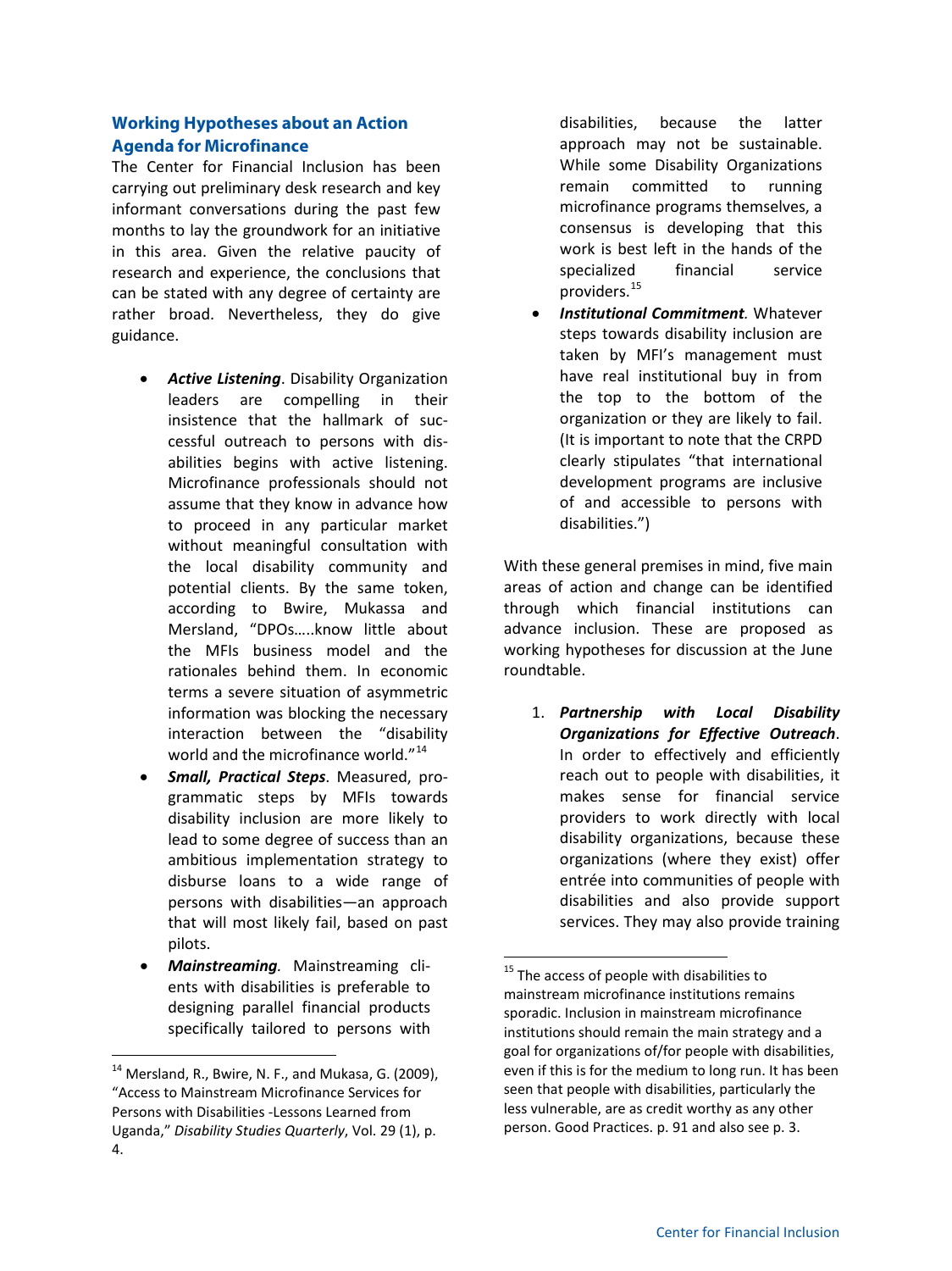that strengthens the business capacity of potential clients.

- 2. *Staff Training to Enable Mainstream*ing. One of the first steps toward mainstreaming is to train microfinance staff to increase their awareness of the potential of persons with disabilities to be good clients as well as sensitivity training to increase their ability to do effective outreach.
- 3. *Hiring of People with Disabilities***.** MFIs should actively recruit persons with disabilities as staff members. Such a human resources policy will make outreach to potential clients with disabilities all the easier and will speed the way to making disability inclusion part of the MFIs permanent culture.
- 4. *Reasonable Accommodation and Universal Design. [16](#page-5-0)* Under the CRPD it is a legal requirement for Financial service providers (like every other business and public institution) to improve physical access to their banking facilities, in accord with a basic tenet of the UN Convention, particularly when planning new construction. Among the steps to remove access barriers include physical access like ramps and availability of information in Braille or through sign language interpreters. Low cost actions and solutions that affect large numbers of potential clients will be the first to be implemented.
- 5. *Technology Solutions.* Technology companies like IBM see the CRPD mandate for reasonable accommodation as an exciting business opportunity which opens up the possibility of many new innovations in the area of information

and communication technologies that could revolutionize the workplace for persons with disabilities.<sup>[17](#page-5-1)</sup>

6. *Legal Frameworks that respect the right of people with disabilities to make financial decisions.* In some countries, for example, it is important to ensure that persons with disabilities are granted "legal capacity" to manage their own affairs, including the ability to enter into formal financial arrangements. Paragraph 5, article 12 of the UN Convention stipulates that "States must take action to ensure the equal right of persons with disabilities to own or inherit property, to control their own financial affairs and to have equal access to bank loans, mortgages and other forms of financial credit." The provision of financial services is impossible in countries without this right and it is in the obvious business interest of MFIs and other financial intermediaries to work with stakeholders like banking authorities and DPOs to advocate for changes to the civil code to achieve this equality before the law.

Each of these areas of action requires testing on the ground so that effective practices can be identified and disseminated.

## **Center for Financial Inclusion Agenda ‐Financial Inclusion 2020**

CFI has been engaged in the Financial Inclusion 2020 project for the past year, pursuing a vision of global achievement of full financial inclusion by the year 2020. Many elements that will contribute to full financial inclusion have a great deal of momentum behind them, such as the rise of mobile and branchless banking, the industry wide consumer protection campaign

<span id="page-5-1"></span><span id="page-5-0"></span> $16$  "Reasonable accommodation" means modification and adjustments that do not impose a disproportionate burden on providers and that ensure access to persons with disabilities. "Universal design" means the design of products, environments, programs and services to be usable by all people, to the greatest extent possible, without the need for adaptation or specialized design. CRPD

<sup>&</sup>lt;sup>17</sup> "The Accessibility Imperative: Implications of the Convention on the Rights of Persons with Disabilities for Information and Communication Technologies (World Times, Inc.) 2007.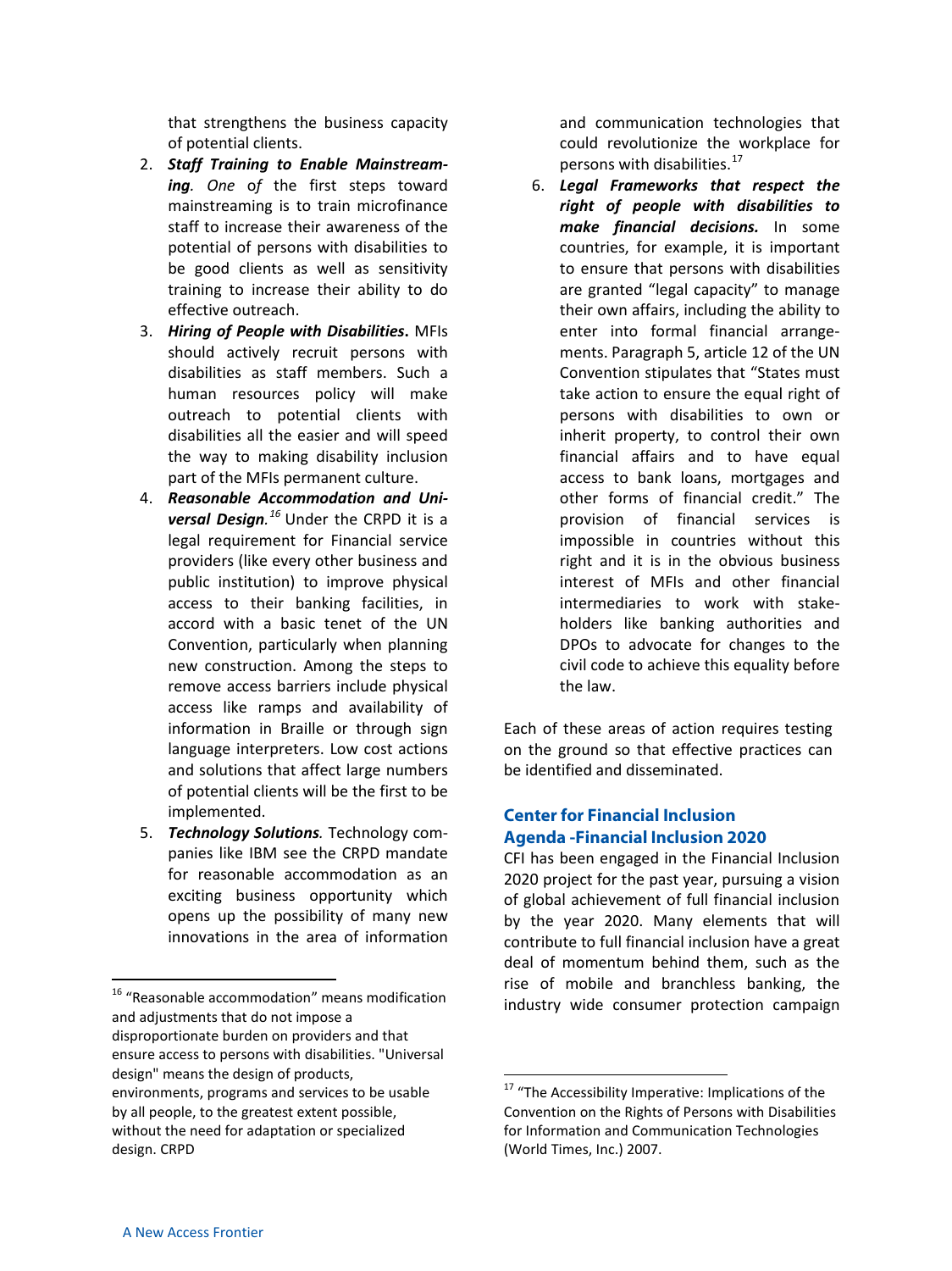(the Smart Campaign)<sup>[18](#page-6-0)</sup> and the rapid growth of microinsurance. In putting disability inclusion on the table now, the CFI is seeking to create momentum by bringing key stakeholders together to develop and implement an action agenda. Large scale change throughout the microfinance industry will require a variety of actions, including awareness raising, research and active experimentation, advocacy and partnerships. These actions should be aimed at building the commitment to change by service providers, the know-how to make effective changes and the support structures that will help providers to do so. As a caveat, it is important to emphasize that inclusion will not be achieved through microfinance institutions alone. The Financial Inclusion 2020 Project is committed to exploring creative partnerships and financial service delivery alternatives such as ROSCAS (Rotating Savings and Credit Associations), self help groups and microfranchising.

#### **June Roundtable**

The June  $18<sup>th</sup>$  meeting in DC will be an important opportunity for Disability Organizations and Microfinance providers to meet and share ideas that can lead to major progress. By the end of the meeting we hope to coalesce around short and long term objectives that can advance disability inclusion in microfinance in the coming years. Possible actions range from the simple and low-cost to the much more elaborate. Among the possible actions that have surfaced in key informant discussions are the following:

- Create a task force to develop blueprints for how disability organizations and MF providers can work effectively together.
- Encourage market research to understand more about the size,

scope and nature of the population with disabilities, and how best to tap its financial potential.

- Develop action research pilots to field test methodologies and products (like savings or insurance) that will lead to disability inclusion. Document good practices in disability inclusion in MFIs which can then be used for training.
- Develop social performance and disability inclusion indicators.
- Design internal assessment toolkits for MFIs to measure compliance with disability inclusion principles around staff hiring, outreach, universal design, and reasonable accommodation. This could be a precursor to a formal certification process. DPOs would play a critical role in the design of such toolkits.
- Launch prizes for the most disability inclusive MFIs
- Advocate for disability inclusion principles throughout the different MFI networks, at microfinance conferences, and other such venues.
- Build commitment and education within International Disability Organizations to enable their networks and chapters to coordinate effectively with MFIs in their localities.

This list suggests an aggressive agenda and certainly one that will take years to complete. The CFI will use this roundtable to prioritize initial next steps and recommend pragmatic timelines to accomplish them. Working groups, drawing on the talent around the table, will be created to pursue the opportunities identified at the meeting. Once we reach agreement on an action agenda, the CFI and our partners will disseminate the conclusions to our colleagues and respective networks. This could begin with a side session at the next Conference of States Parties for the Convention of the Rights of Persons with Disabilities September 1-3, 2010 in New York. This has the potential to be the formal launch of advocacy efforts that could evolve into a full-fledged advocacy campaign.

<span id="page-6-0"></span><sup>&</sup>lt;sup>18</sup> The Smart Campaign is an industry wide effort to implement the client protection principles into the daily operations of microfinance institutions. [www.smartcampaign.org.](http://www.smartcampaign.org/)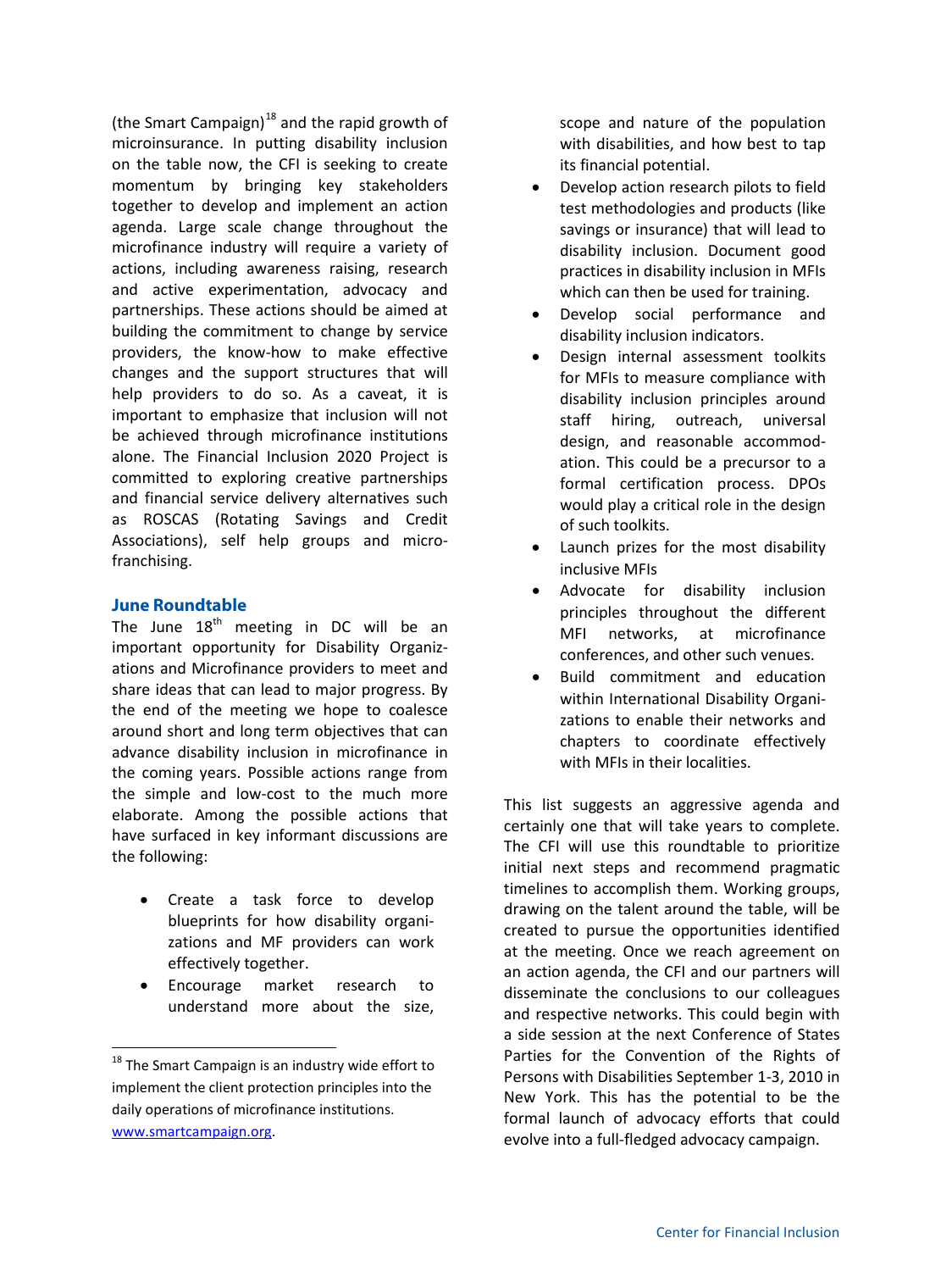#### **Conclusion**

As microfinance providers and disability organizations, we must strike a balance between our long term missions and what is doable in the near term—thereby creating a joint working agenda with specific goals and objectives. If we work closely together we can make significant progress toward advancing the human and economic rights of persons with disabilities. The moral imperative couldn't be more clearly stated than by James Wolfensohn: "If development is about bringing excluded people into society, then disabled people belong in schools, legislatures, at work, on buses, at the theatre and everywhere else that those who aren't disabled take for granted.

Unless disabled people are brought into the development mainstream, it will be impossible to cut poverty in half by 2015 or to give every girl and boy the chance to achieve a primary education by the same date, goals agreed to by more than 180 world leaders at the United Nations Millennium Summit in September, 2000."<sup>[19](#page-7-0)</sup> With the passage of the CRPD, this moral imperative has also become a binding legal obligation.

<span id="page-7-0"></span><sup>&</sup>lt;sup>19</sup> Wolfensohn, J. D., 'Poor, Disabled and Shut Out', *Washington Post*, 3 December 2002, p. A25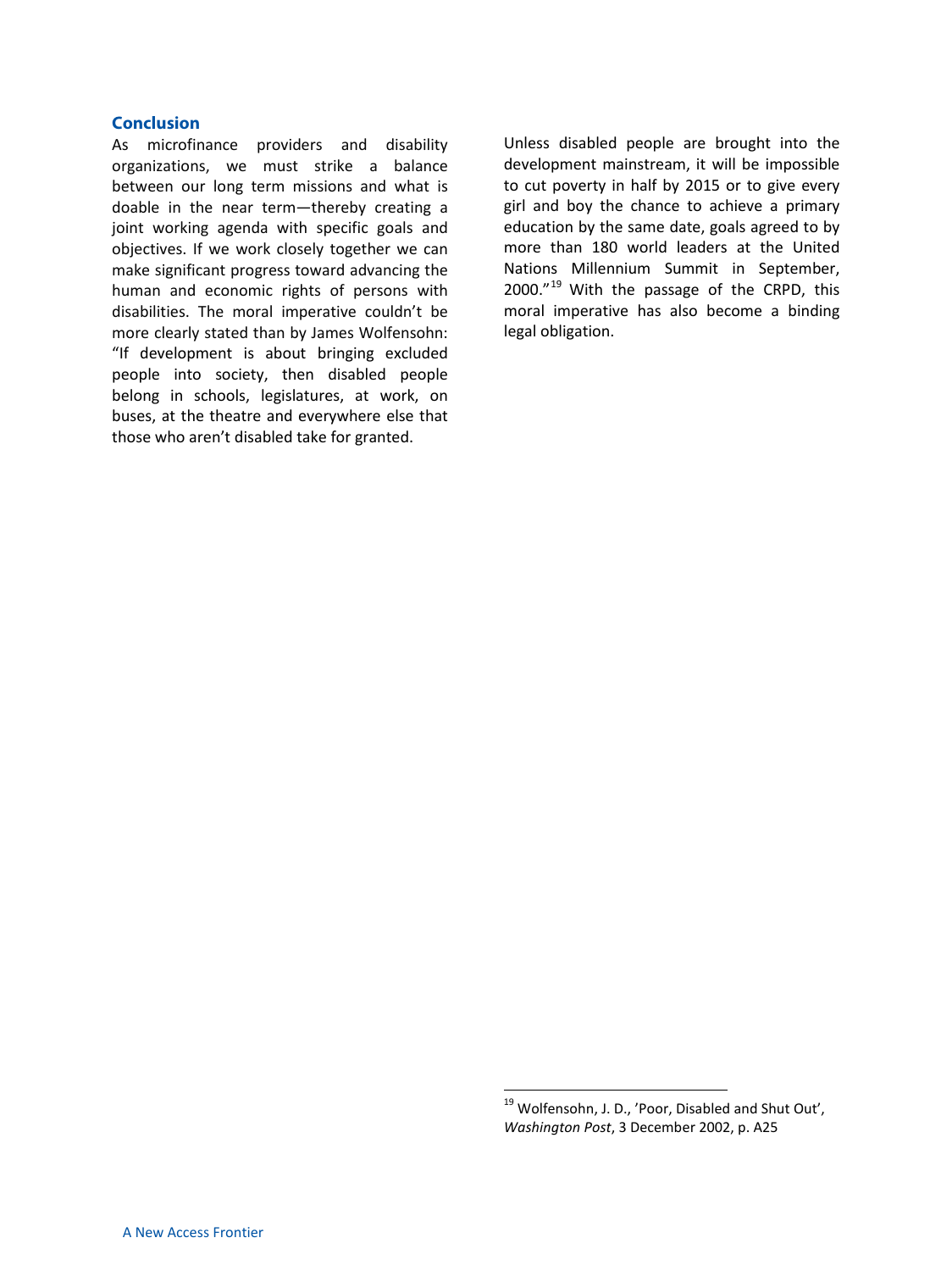# **Acknowledgements**

The Center for Financial Inclusion would like to thank all the people in the disability and microfinance community who provided ideas, advice and editorial support in putting together this Note. In particular, the Center would like to express its gratitude to Aleksandra Posarac and Marco Nicoli from the Disability and Development Team at the World Bank, Anne Leymat and Rhonda Neuhaus from Handicap International, Steven Estey from Disabled People's International, Janet Lord from Blue Law International, Michael Stein from Harvard Law School Project on Disabilities (HPOD), Roy Mersland from the University of Agder, and Brian Clancy, Chairman of the CFI Advisory Council. We are grateful to the CFI Advisory Council, ACCION Senior Management and ACCION Board for their support and encouragement. Finally we would like to extend our gratitude to Elisabeth Rhyne, Managing Director of the Center for Financial Inclusion at ACCION International, for her enthusiasm and steadfast support for this initiative.

The text is heavily dependent on and guided by "Good Practices for Economic Inclusion of People with Disabilities," by Handicap International, "Access to Mainstream Microfinance Services for Persons with Disabilities -Lessons Learned from Uganda," by Roy Mersland, Flavia Nakabuye Bwire and George Mukasa, and of course the United Nations "Convention on the Rights of Persons with Disabilities."

# **About the Author**

**Josh Goldstein, Principal Director & Disability Inclusion Project Manager, Center for Financial Inclusion at ACCION International**

Josh Goldstein is Principal Director, Center for Financial Inclusion at ACCION International. He leads the disability inclusion initiative at the Center. Before joining ACCION, he ran a small non-profit, Timoun Haiti, to help the restaveks (poor servant children) of Haiti and provide ad hoc relief. Mr. Goldstein is an accomplished playwright. His plays have been produced in London and the U.S., and several have been collected in a book *Four Plays*. His poetry and prose have been published in the *New Republic*. He is a graduate of Yale University.